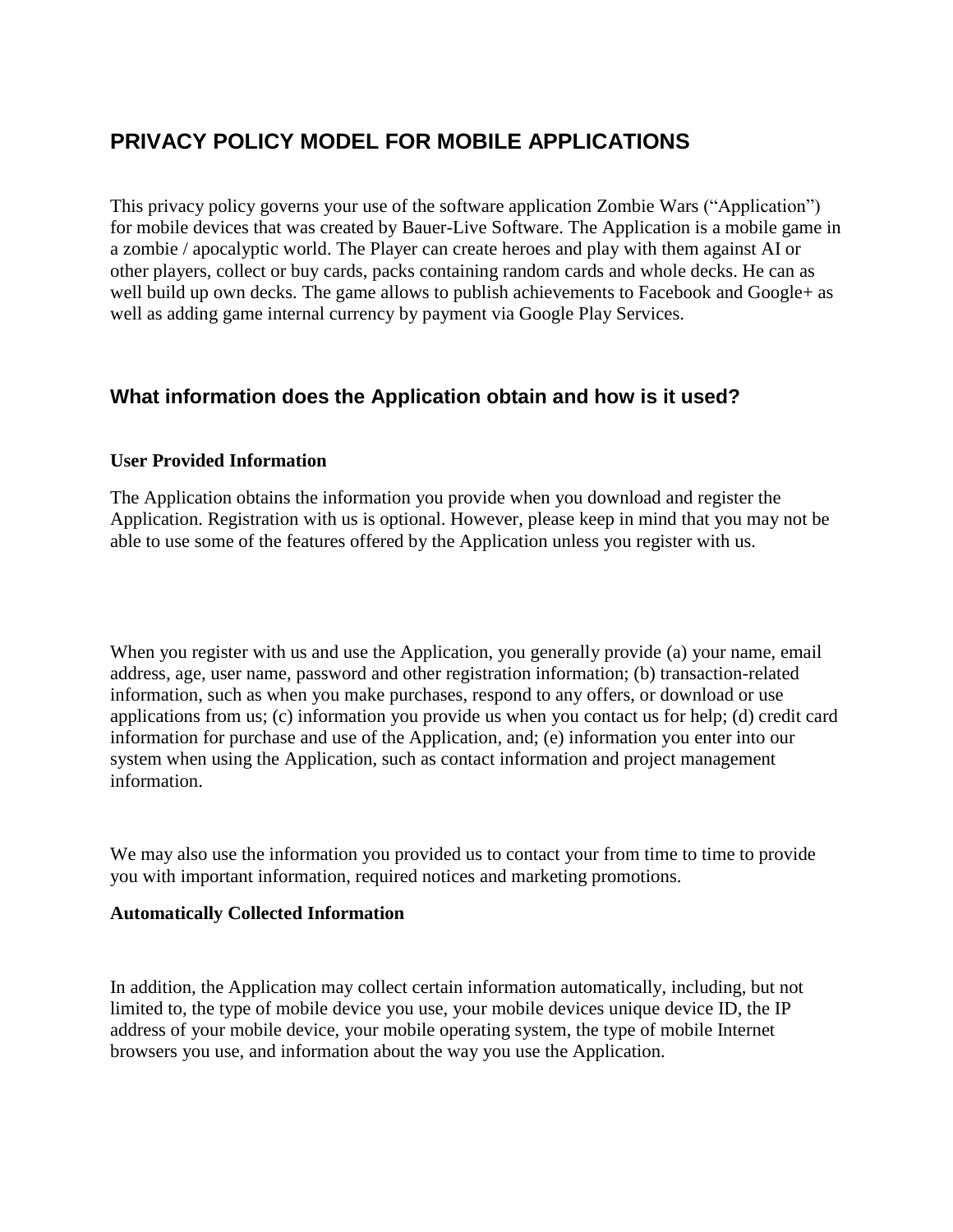#### **Does the Application collect precise real time location information of the device?**

This Application does not collect precise information about the location of your mobile device.

#### **Do third parties see and/or have access to information obtained by the Application?**

Yes. We will share your information with third parties only in the ways that are described in this privacy statement.

We may disclose User Provided and Automatically Collected Information:

 $\bullet$ 

as required by law, such as to comply with a subpoena, or similar legal process;

 $\bullet$ 

when we believe in good faith that disclosure is necessary to protect our rights, protect your safety or the safety of others, investigate fraud, or respond to a government request;

 $\bullet$ 

with our trusted services providers who work on our behalf, do not have an independent use of the information we disclose to them, and have agreed to adhere to the rules set forth in this privacy statement.

 $\bullet$ 

if Bauer-Live Software is involved in a merger, acquisition, or sale of all or a portion of its assets, you will be notified via email and/or a prominent notice on our Web site of any change in ownership or uses of this information, as well as any choices you may have regarding this information.

 to advertisers and third party advertising networks and analytics companies as described in the section below

## **Automatic Data Collection and Advertising**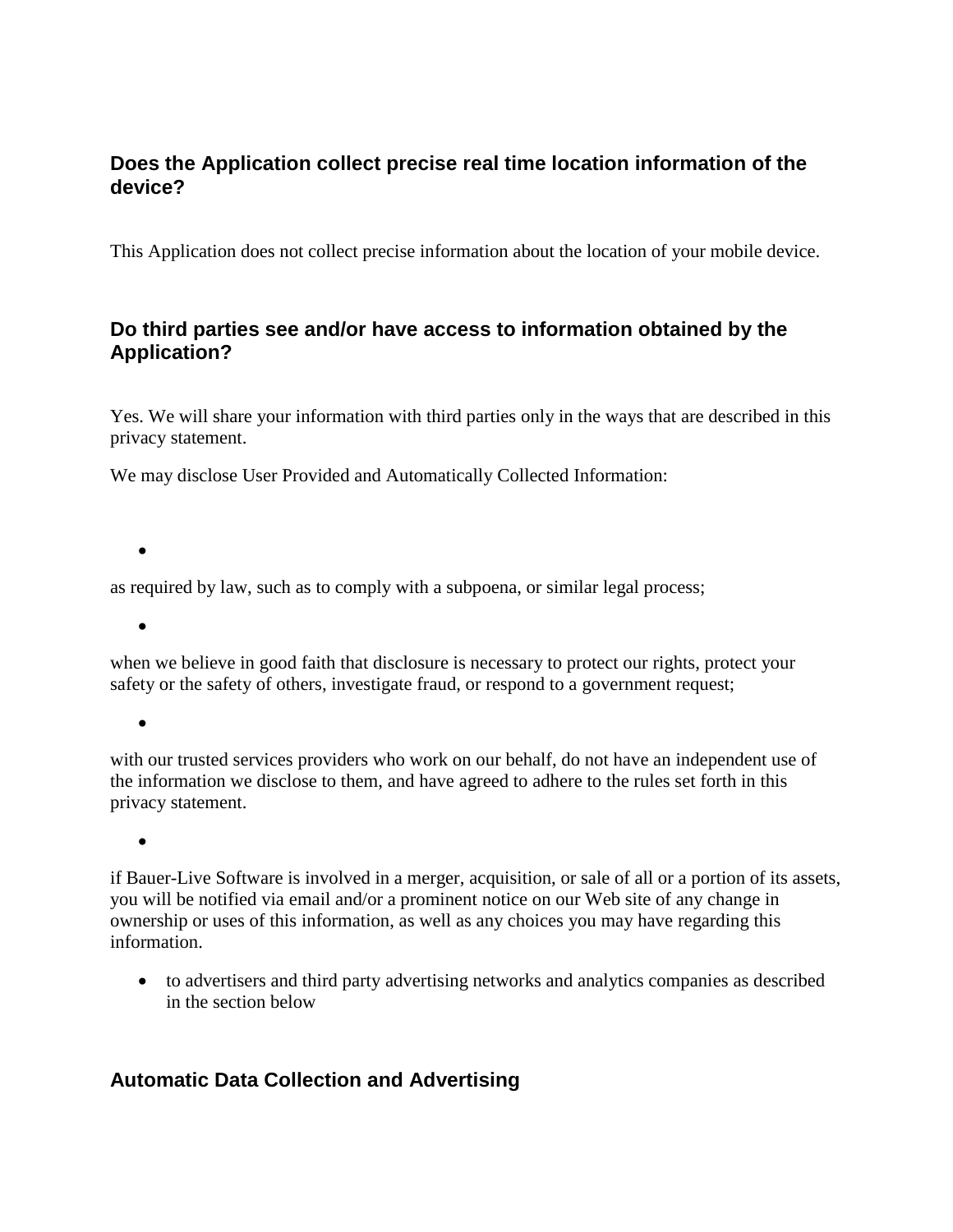We may work with analytics companies to help us understand how the Application is being used, such as the frequency and duration of usage. We work with advertisers and third party advertising networks, who need to know how you interact with advertising provided in the Application which helps us keep the cost of the Application low. Advertisers and advertising networks use some of the information collected by the Application, including, but not limited to, the unique identification ID of your mobile device and your mobile telephone number. To protect the anonymity of this information, we use an encryption technology to help ensure that these third parties can't identify you personally. These third parties may also obtain anonymous information about other applications you've downloaded to your mobile device, the mobile websites you visit, your non-precise location information (e.g., your zip code), and other non- precise location information in order to help analyze and serve anonymous targeted advertising on the Application and elsewhere. We may also share encrypted versions of information you have provided in order to enable our partners to append other available information about you for analysis or advertising related use.

If you'd like to opt-out from third party use of this type of information to help serve targeted advertising, please visit the section entitled "Opt-out" below.

#### **What are my opt-out rights?**

There are multiple opt-out options for users of this Application:

Opt-out of all information collection by uninstalling the Application: You can stop all collection of information by the Application easily by uninstalling the Application. You may use the standard uninstall processes as may be available as part of your mobile device or via the mobile application marketplace or network. You can also request to opt-out via email, at support@bauerlive.com.

Opt-out from the use of information to serve targeted advertising by advertisers and/or third party network advertisers: you may at any time opt-out from further allowing us to have access to your location data by turning off any geo-location services within the device's setting..

## **Data Retention Policy, Managing Your Information**

We will retain User Provided data for as long as you use the Application and for a reasonable time thereafter. We will retain Automatically Collected information for up to 24 months and thereafter may store it in aggregate. If you'd like us to delete User Provided Data that you have provided via the Application, please contact us at support@bauer-live.com and we will respond in a reasonable time. Please note that some or all of the User Provided Data may be required in order for the Application to function properly.